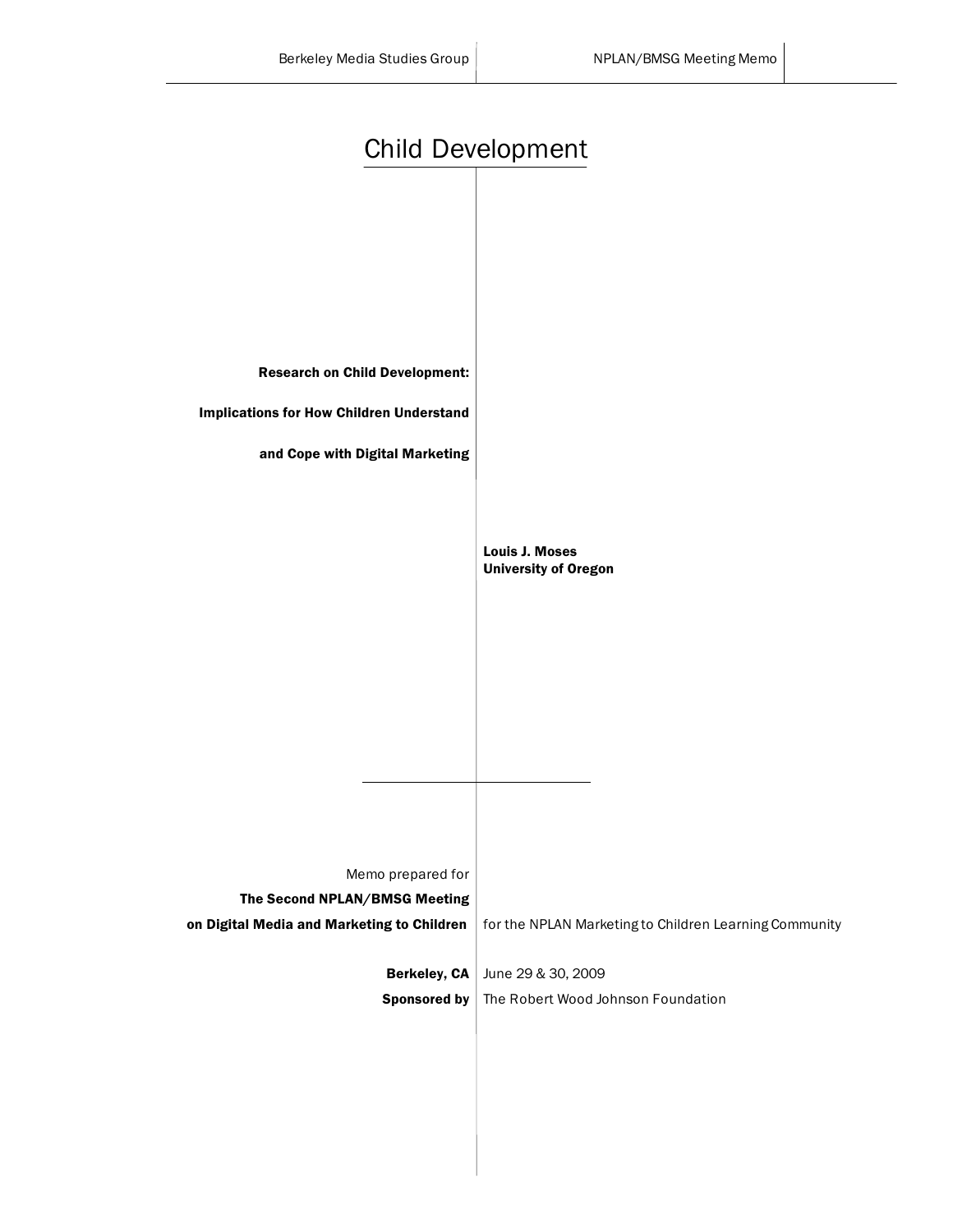Moses, page 1

Children today are confronted by a bewildering array of marketing practices. These practices are constantly evolving, increasingly complex, and often subtle in their implementation. Nowhere is the range of marketing phenomena more apparent than in the digital marketplace where children are exposed to marketing through a variety of media including interactive video games, social networking sites, mobile phones, and instant messaging. $^{\text{1}}$  Research on children's ability to understand and cope with marketplace advertising has a long history but that research has focused almost exclusively on children's processing of traditional television advertising.<sup>2,3,4</sup> The goal of this paper is to begin to lay out what theory and research on children's development might suggest regarding their ability to negotiate the world of digital marketing.

Coming to appreciate the nature of marketing, and learning how to cope effectively with it, are not simple skills that instantaneously emerge at some well defined point in children's development. Rather, a whole set of specific competencies needs to be acquired and slowly consolidated. Moreover, these competencies follow their own developmental timetables, timetables that likely differ in non-trivial ways across children and across cultural contexts.

## Identifying Marketing and Recognizing its Purposes

To comprehend any form of marketing, children need an ability to distinguish it from other forms of media content. Simple recognition reveals little about understanding, however, as discriminating between marketing and other content can be achieved on the basis of superficial rather than critical features of marketing. For example, television advertisements and programs differ in length, audio-visual effects, etc., and children might identify advertisements solely on these bases.<sup>3</sup>

A stronger criterion is having the ability to appreciate the purposes underlying marketing. These purposes are complex and multifaceted, typically reflecting a set of hierarchically embedded intentions on the part of the marketer. The overarching intention is to induce consumers ultimately to buy a product (*selling intent*). To carry out this intention the marketer engages in some form of implicit or explicit persuasion. *Persuasive intentions* have the goal of changing others' mental states and are typically aimed at generating beliefs about the desirability of a product. Other types of intention may be nested within a marketer's intent to persuade. For example, there may be *informative intentions* in which the marketer aims to let consumers know about the important features of the product. In addition, however, persuasion also typically reflects the self-interest of the marketer who may portray a biased view of the product. Some form of *promotional intent* is thus almost always present in marketing. Promotional intent may or may not be accompanied by explicit *deceptive intent* or *manipulative intent*. At the very least, however, it opens up the possibility that children will be misled by marketing.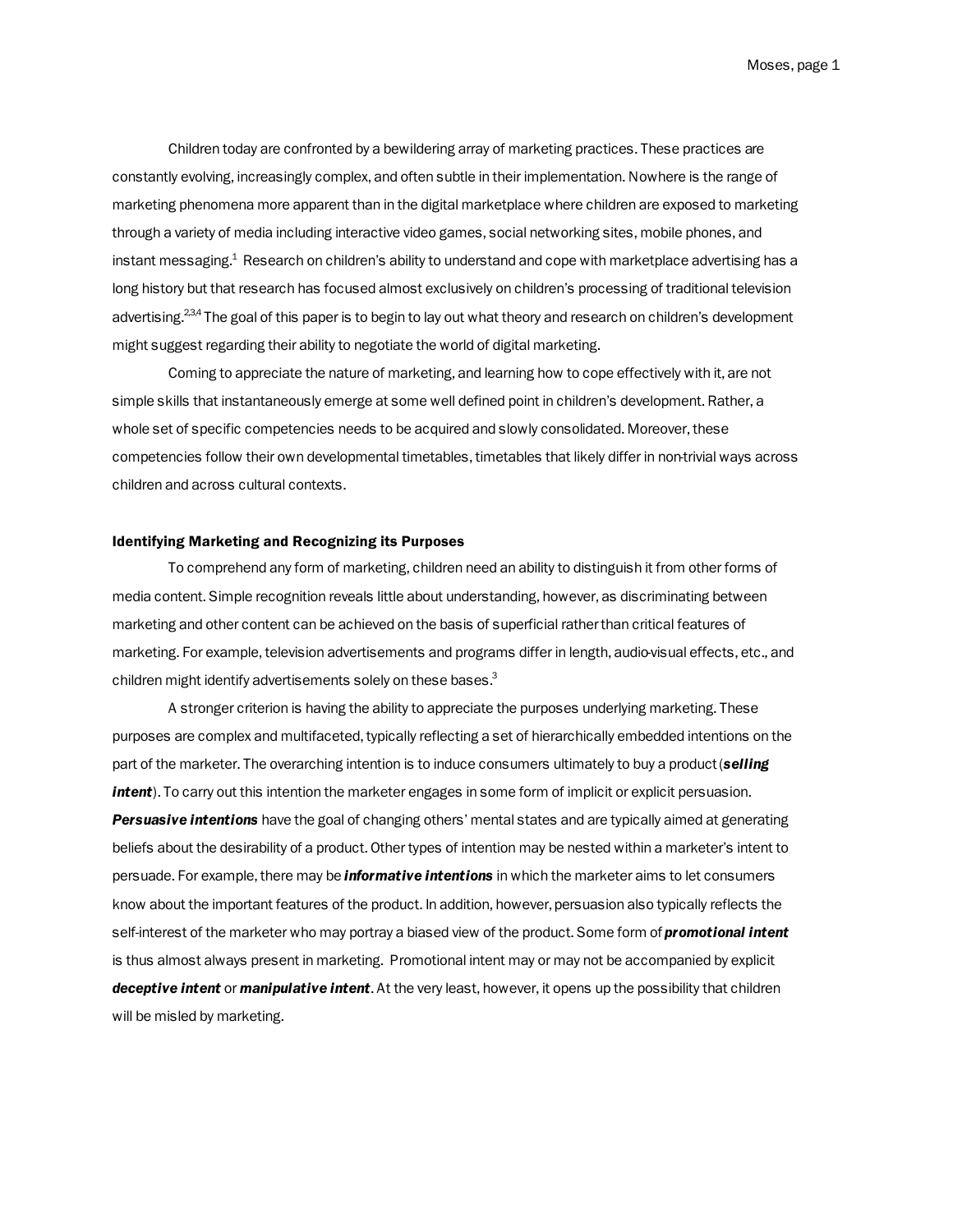#### Defending Against the Adverse Effects of Marketing

Of course, children might have some recognition of the intentions behind marketing, and yet still fall prey to its ill effects. For example, they might forget to make use of their knowledge; they might fail to detect or to attend sufficiently to marketing bias; or having fully recognized that bias, they might nonetheless be poor at retaining that knowledge, or at using it to control subsequent thought or behavior. Having generic conceptual knowledge, determining how that knowledge applies in specific instances, and translating knowledge into action (or inaction) are, in principle, quite distinct capacities.

#### What Does Research Reveal about Children's Ability to Cope with Marketing?

Recent theoretical and empirical advances in two areas are especially relevant: the development of children's *theory of mind* and the development of their *executive functioning* skills.

*Theory of Mind.* Research on the development of theory of mind addresses children's understanding of their own and other people's mental states (e.g., beliefs, desires, intentions, and emotions).<sup>5</sup> The research is especially relevant to what children might appreciate about the various intentions underlying marketing.

An ability to infer the mental states of others begins in infancy but develops all the way through to adulthood.<sup>6</sup> Some recognition of others' intentions and goals is present in infancy and by two years of age children have come to understand that other people may have different emotions, perceptions, and desires than their own.<sup>5</sup> Around three years of age children further recognize that individuals may differ in knowledge about the world. However, it is not until four or five years of age that children reason in terms of beliefs, especially false beliefs.<sup>7</sup> By the end of the preschool period children have acquired an understanding of the mind as a kind of representational organ that takes in information (sometimes partial, sometimes faulty), forms representations of the world from this information, and subsequently generates actions on the basis of these representations.<sup>8,9</sup>

Important changes in children's theories of mind continue to occur beyond the preschool period. Between the ages of five and seven, for example, children begin to develop an understanding of so called second-order mental states.<sup>10</sup> They come to understand that mental states may be embedded within other mental states (e.g., recognizing that others may have beliefs not just about the world but about others' beliefs as well). An arguably more fundamental development involves a shift from seeing the mind as a relatively passive container of information to viewing it as an active assimilator of information.<sup>11</sup> This shift begins around the ages of five to seven and continues through adolescence and into adulthood. As part of the shift, children come to see the meaning of informational input, not as something awaiting "discovery" in some observerneutral reality, but rather as imposed by the mind as part of a process of active construal. Consequently, they begin to recognize the influence on people's thinking of preference, bias, prejudice, and other aspects of subjectivity. These developments carry with them an appreciation of interpretive diversity wherein children recognize that different individuals might construe the meaning of an event in fundamentally different ways.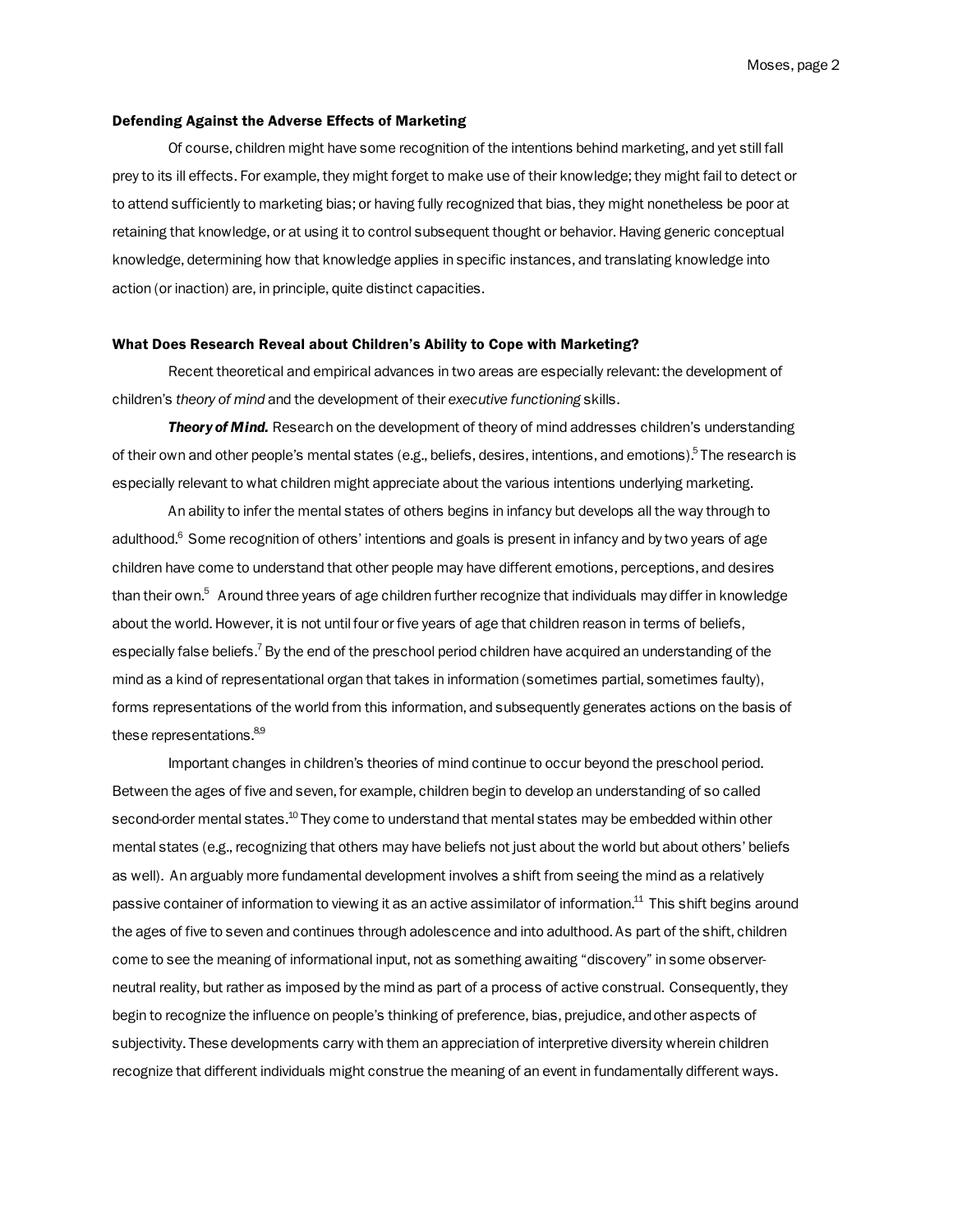The following predictions concerning children's persuasion knowledge can be generated from the theory of mind literature.<sup>12</sup> There is little reason to suppose that even very young preschoolers could not discriminate between marketing and non-marketing content, at least as portrayed in traditional television advertising and programming. What is more critical, however, is whether that discrimination rests on an understanding of marketing intentions. Under *optimal* circumstances, children should be capable of recognizing the overarching purpose of marketing (the marketer wants to sell a product) by three years of age. At this age children should also understand simple persuasive intent aimed at directly influencing behavior (the marketer is trying to get me to buy the product). Somewhere between three and five years of age, children should begin to recognize both informative and deceptive intent (the marketer is providing information about the product, some of which may be misleading). By four to six years of age an appreciation of persuasion aimed at influencing mental states may begin to emerge (the marketer is trying to change my desires and beliefs about the product). Finally, an understanding of bias and promotional intent may not emerge until children are six to eight years of age (the marketer wishes to promote the product and so is providing biased information about it).

To be very clear, these predictions concern the *earliest* ages at which conceptions of different facets

of marketing might be seen under ideal circumstances. That is, children might show these understandings when viewing very simple, "child-friendly" advertisements involving multiple, explicit cues to marketers' intentions. In the real world, however, marketing directed at children is often complex, and marketers' intentions may be anything but obvious (and, as indicated below, this is especially the case for digital marketing). In these circumstances considerably older children (and adults) may show little understanding of marketing and little ability to cope with it.12 These failures, however, are unlikely to be *conceptual*, because by seven or eight years of age children likely already possess the requisite concepts. Rather, the failures more likely reflect difficulties in deploying conceptual knowledge in order to process and defend against marketing. Developing an accurate conception of marketing is a crucial step along the way to being inoculated against its potentially adverse effects. It is, however, anything but a sufficient condition for being protected from these effects. Clearly, adults often fall prey to misleading advertising, even though they may know full well that marketers present a biased portrayal of

products. There is every reason to think that children will be even more susceptible in this regard.

**Executive Functioning.** The important theoretical distinction here is between competence and performance. An individual may possess all of the relevant concepts in a given domain (i.e., be conceptually competent), and yet fail to apply those concepts in performing tasks in everyday settings. The development of executive functioning is especially critical in this regard. Executive functioning involves children's ability to monitor and control their own thoughts, emotions, and actions.13 The executive functions include such skills

marketing directed at children is often complex, and marketers' intentions may be anything but obvious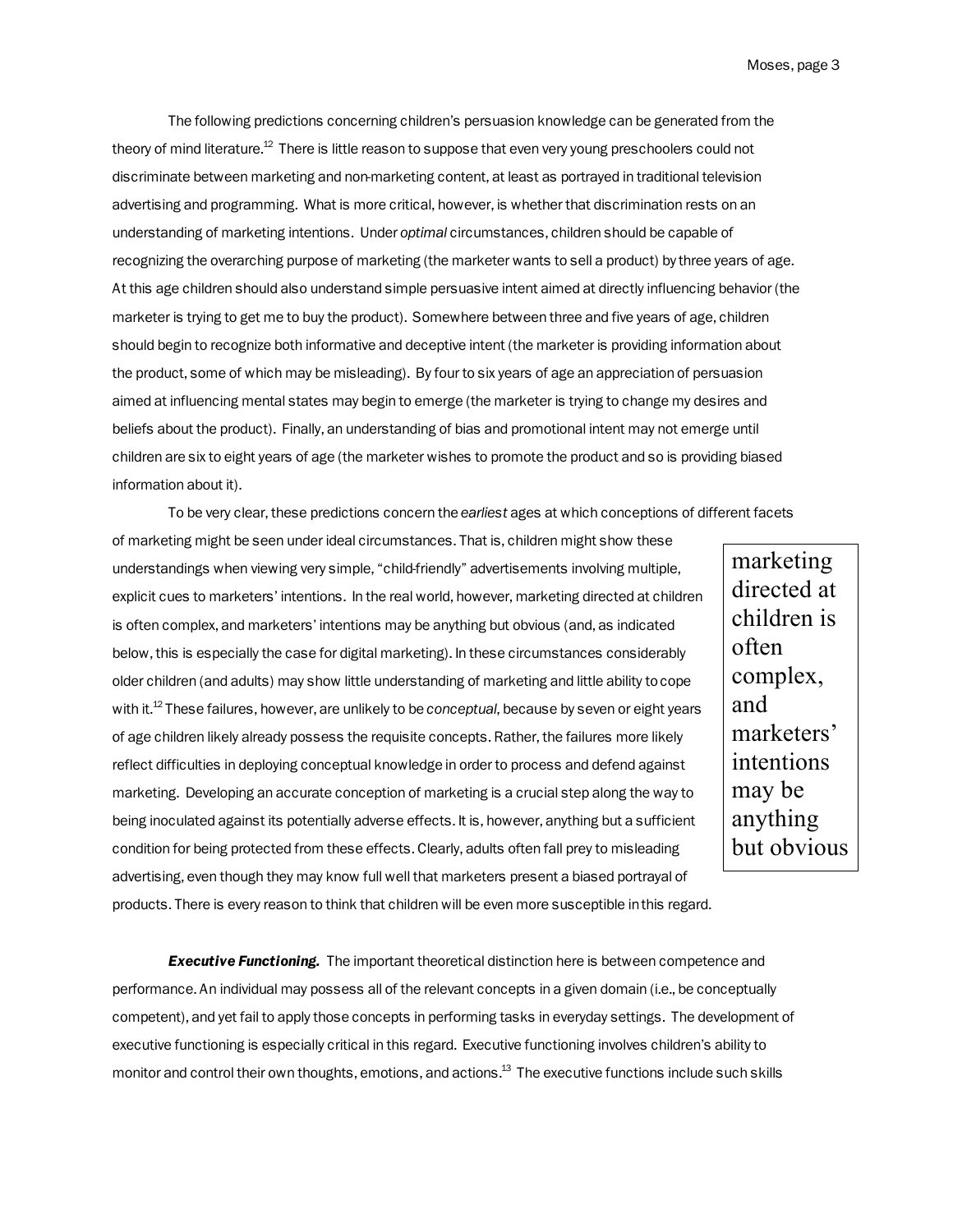as inhibitory control and resistance to interference, attentional flexibility, working memory, planning, and impulse control.

Children's executive skills are tied to the maturation of the prefrontal cortex and they follow a protracted course of development through infancy, childhood, and adolescence.<sup>14</sup>

Relative to older children, younger children have greater difficulty: (a) resisting interference from extraneous sources and inhibiting irrelevant thoughts, emotions, and actions; (b) holding in mind relevant information while pursuing a goal; (c) maintaining focused attention on what is relevant and switching attention from irrelevant to relevant information; (d) systematically planning their future behavior and successfully following through with those plans; and (e) controlling impulsive behavior when that is at odds with their distal goals.<sup>15</sup>

Immature executive skills may leave children vulnerable in a number of ways. They may be perceptually seduced by salient and pleasing, but largely irrelevant, audiovisual effects in marketing (inhibitory control and resistance to interference); once captured in this way, they may have difficulty switching attention to more relevant, but often less salient, features of the marketing interaction such as product quality, price, disclaimers, and persuasive intent (attentional flexibility); information may come at them so quickly and through so many channels at once, that they may have difficulty holding it all in mind (working memory); and finally, even if they have processed a marketing

episode effectively and know full well that claims about a product are likely to be inflated, on entering the marketplace they may nonetheless purchase the product against their better judgment (impulse control).

### Digital Marketing Places an Unusually Heavy Burden on Children's Cognitive Skills

The distinction between conceptual competence and flexible deployment of that competence is important when considering traditional forms of marketing. However, when assessing children's processing of digital marketing, as well as the implications of digital marketing practices for public policy, it becomes absolutely central. A host of factors suggests that children's fledgling conceptual abilities and reasoning skills will be severely taxed by many forms of digital marketing. These factors impinge both on the likelihood that children will access their conceptual knowledge and their ability to make use of that knowledge when it is accessed.

First, whereas traditional television marketing is relatively well demarcated from program content, that is typically not the case with digital marketing where the distinction between marketing and content is often blurry and sometimes not present at all. Related to that, the existence of a marketing sponsor may be especially difficult to discern in digital marketing where the attempt to influence individuals' thinking and behavior is often only implicit. It is likely that, in the absence of considerable experience, children may not even

A host of factors suggests that children's fledgling conceptual abilities and reasoning skills will be severely taxed by many forms of digital marketing.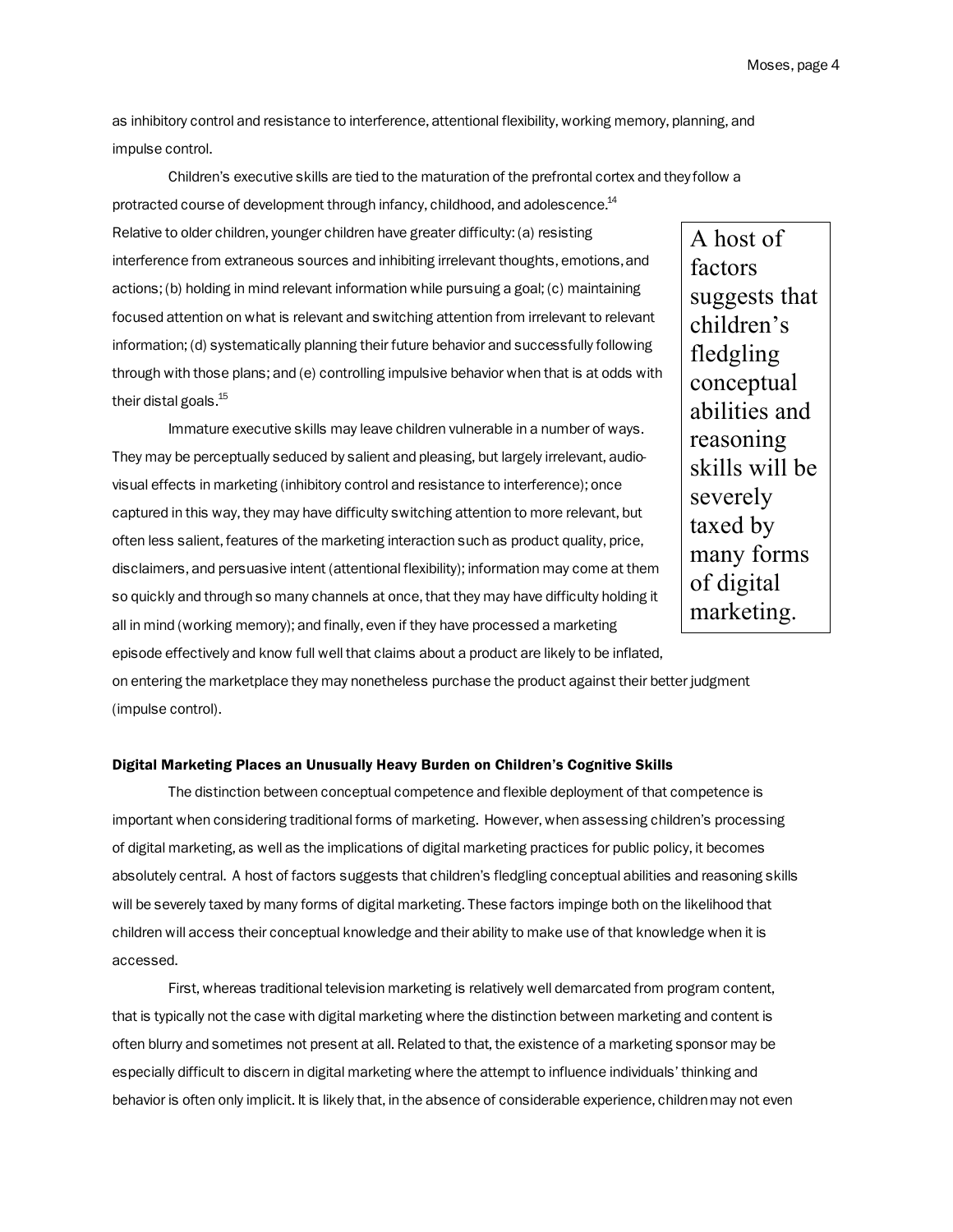Moses, page 5

perceive that they are involved in a marketing interaction, and so may not see the need to access their marketplace knowledge and skills. In these circumstances they will not be on guard against marketing bias and their product relevant reasoning and decision making will be hampered.

Second, in some forms of digital marketing, the marketing attempt is ostensibly not the primary focus, at least from the child's point of view. For example, in so called "advergames"<sup>16</sup>, participation in an online game is primary and the marketing appears only incidentally, presented in the background. Children's attention may be largely engaged with the interactive experience and the marketing attempt may be processed only peripherally, and thereby less deeply.

Third, even when children are motivated to infer marketing intentions, it may be extraordinarily difficult to discern what those specific intentions are. For example, there may be no overt persuasive intent present at all. That is, the marketer may not be presenting *informational* arguments in favor of a product but may instead be relying entirely on symbolic associations, or mere repeated exposure to a brand logo. The likelihood that children will successfully make use of their persuasion knowledge in these circumstances will thus be reduced.

Fourth, even when children recognize that they are the target of marketing influence, they may nonetheless have difficulty defending against what may be quite powerful marketing tactics. Unlike much of traditional advertising, digital marketing environments tend to be interactive, immersive, alluring, engaging, and motivationally and emotionally rewarding. They also offer the opportunity for individuals to "play" with products for extended periods of time.<sup>16</sup> Moreover, marketers continue to enhance these characteristics as the

children's ability to control their behavioral impulses is likely to be pushed to the limit in the context of digital marketing

individuals. In such circumstances, children with weak inhibitory and attentional resources may have great difficulty resisting marketing influence even with much of the requisite marketplace knowledge in hand. Indeed, a recent study suggests that children's persuasion knowledge does not necessarily play a protective role at all. $^{17}$  In this study preference for a specific food brand was not associated with understanding of persuasive intent. Even though children recognized such intent, and even though they did not believe the claims of the marketer, they nonetheless preferred the marketed brand over competing brands.

capacity grows to tailor marketing to specific demographics and specific

Fifth, children's ability to control their behavioral impulses is likely to be pushed to the limit in the context of digital marketing where the point of influence is often much closer to the point of purchase. In particular, the opportunity to purchase products online in the midst of a marketing interaction leaves little opportunity for seductive marketing messages to recede into the background

where they might be processed in a more balanced manner. Children's impulsivity leaves them similarly vulnerable as marketers further develop the ability to use mobile media to target individuals close to the physical location at which products are sold.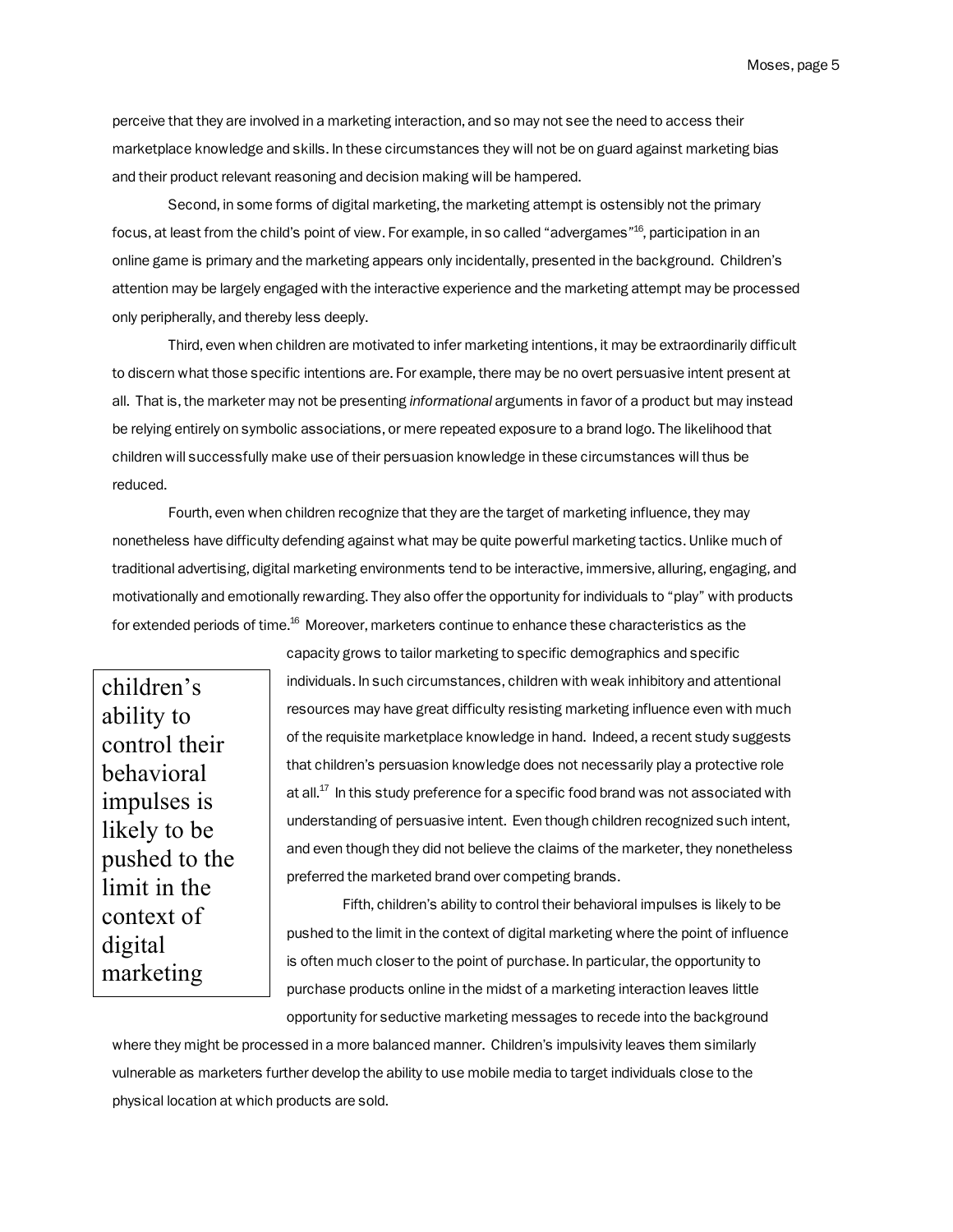Finally, digital marketing takes many forms and is implemented on a wide variety of media platforms. Children will have widely varying experiences with each of these forms and platforms. Experience with particular forms of marketing is likely to have a protective effect on children's ability to cope with advertising. However, it is far from clear that experience with one marketing medium will transfer quickly, let alone automatically, to another medium. Acquiring expertise in processing digital marketing is therefore likely to be an uneven and lengthy process.

## **Conclusion**

Research on children's processing of marketing messages has traditionally focused on television advertising, targeting especially children's appreciation of persuasive intent in that context. Certainly, it is important to establish when children acquire understanding of that kind. However, this should not be the only criterion for public policy decisions concerning the age at which children might need protection from marketing, and this is especially so when considering the complexities of digital marketing. More appropriate criteria should be derived from an assessment of how well-entrenched children's marketing concepts are, the conditions under which they can flexibly access and deploy these concepts, and the extent to which their subsequent behavior is guided by these concepts. Merely having the concepts in some latent form may do little if anything to prevent children from being led astray by marketing influence.

Programmatic research on children's processing of digital marketing is sorely needed but is only now beginning. A full accounting of the impact of digital marketing on children's lives must await the outcome of that research. Nonetheless, an abundance of research on children's cognitive development, and specifically on their slowly developing executive skills, strongly suggests that children will need protection from, as well as education with respect to digital marketing practices.

###